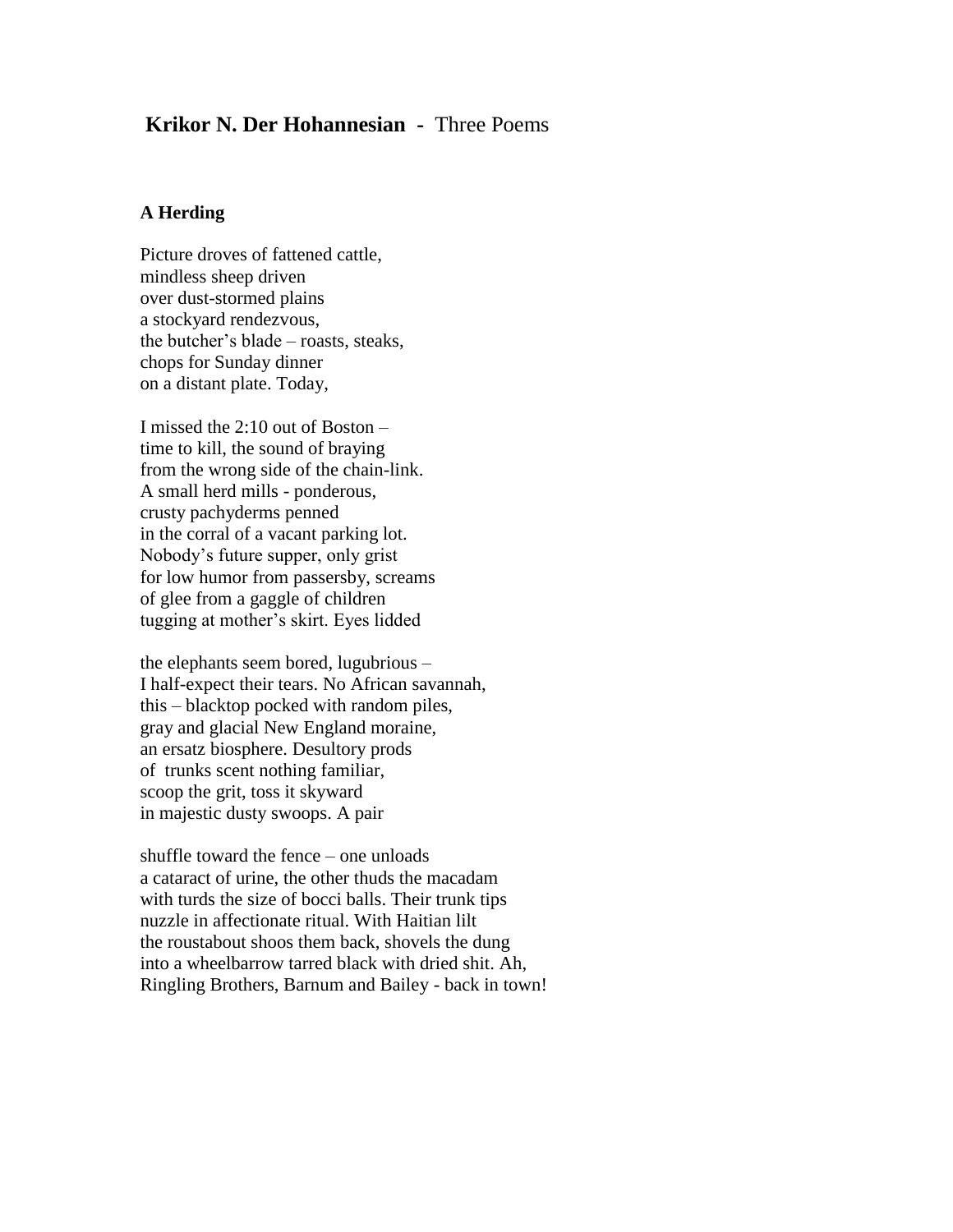#### **At The Edge Of The Cliff**

### I.

Once I wandered the desert, tumbleweed loose in the wind, seduced by the promise of mirage, slake to a thirst with no end.

### II.

I have stood by the forest's edge after the fire, a doe's flesh still smoldering, buzzards eager at the leavings, white-hot with fury at the gods.

### III.

I tilled love's garden, sowed it with hope, reaped the blackened fruit of dismay still damp with my tears.

## IV.

I walked the shore shrouded in fog, its gentle dew of tears, turning stones, shells groping for the reason, any reason.

# V.

I stand here now, here at the edge of the cliff, watching petrels, gulls, terns soar and swoop, their sky infinite with possibility, and I, tempted by the surf's crash against weathered granite far below.